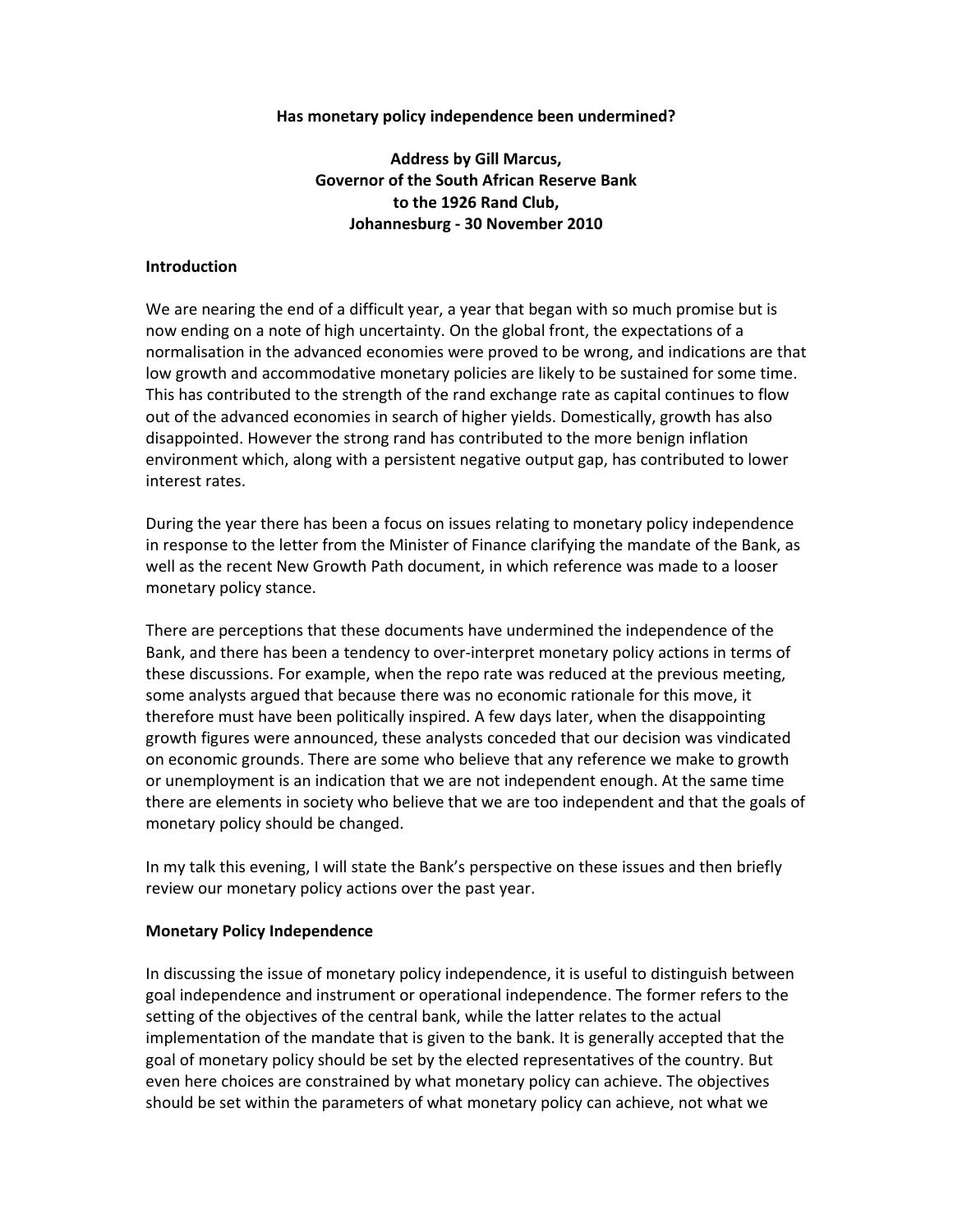would like it to achieve but is unattainable. Monetary policy independence generally relates to operational independence, and derives from the need to avoid using monetary policy for political expedience and to avoid the so-called political interest rate cycle, where there was a temptation for some governments to reduce interest rates before a general election and then raise them soon thereafter.

In South Africa, monetary policy independence is enshrined in the Constitution. In terms of the Constitution, the primary objective of the Bank is to "protect the value of the currency in the interest of balanced and sustainable economic growth … The South African Reserve Bank, in pursuit of its primary object, must perform its functions independently and without fear, favour or prejudice, but there must be regular consultation between the Bank and the Cabinet member responsible for national financial matters."

There are three important issues that come out of this. First, the goal of monetary policy is to maintain the value of the currency, which means low and stable inflation. The current framework is one of inflation targeting with the actual target set by the government. This is very much in line with the practice in many countries. But it is important to note that the objective of low inflation is not for its own sake, but in the interest of sustainable and balanced growth. In other words it is a recognition that monetary policy should contribute to long-term growth, which it does through providing a conducive environment for growth. But as we have stated before, we also have to recognise the limits to our impact on growth. Monetary policy can and does affect cyclical growth around long run potential output growth. In other words, we can affect the size of the output gap by impacting on cyclical growth. However, our impact on potential output itself is limited - this is really the job of micro-economic and structural policies.

Second, while the Bank does not have goal independence, it has independence in the application of monetary policy. Thus it is we who are responsible and accountable for how we implement policy within a given goal. Third, we are required to consult regularly with the Minister of Finance. This is not an undermining of independence, but rather a mechanism to ensure effective macroeconomic coordination.

It should be clear then that central bank independence is not absolute. We are an integral part of the economy and therefore not independent of the economy. We are not an ivory tower, or in our case a glass and granite tower that is independent of and impervious to the economy in which we operate. We also take our cue with respect to our goals from the constitution and from government.

#### **The 'mandate letter'**

We are aware that there is still some uncertainty in the public domain relating to the letter that was sent by the Minister of Finance to myself in February, in which he clarified the mandate of the Bank.

The letter very clearly confirms that the primary objective of monetary policy is the containment of inflation within the target range of 3 to 6 per cent. Furthermore the letter confirmed the flexibility of the mandate in allowing for deviations from the target in the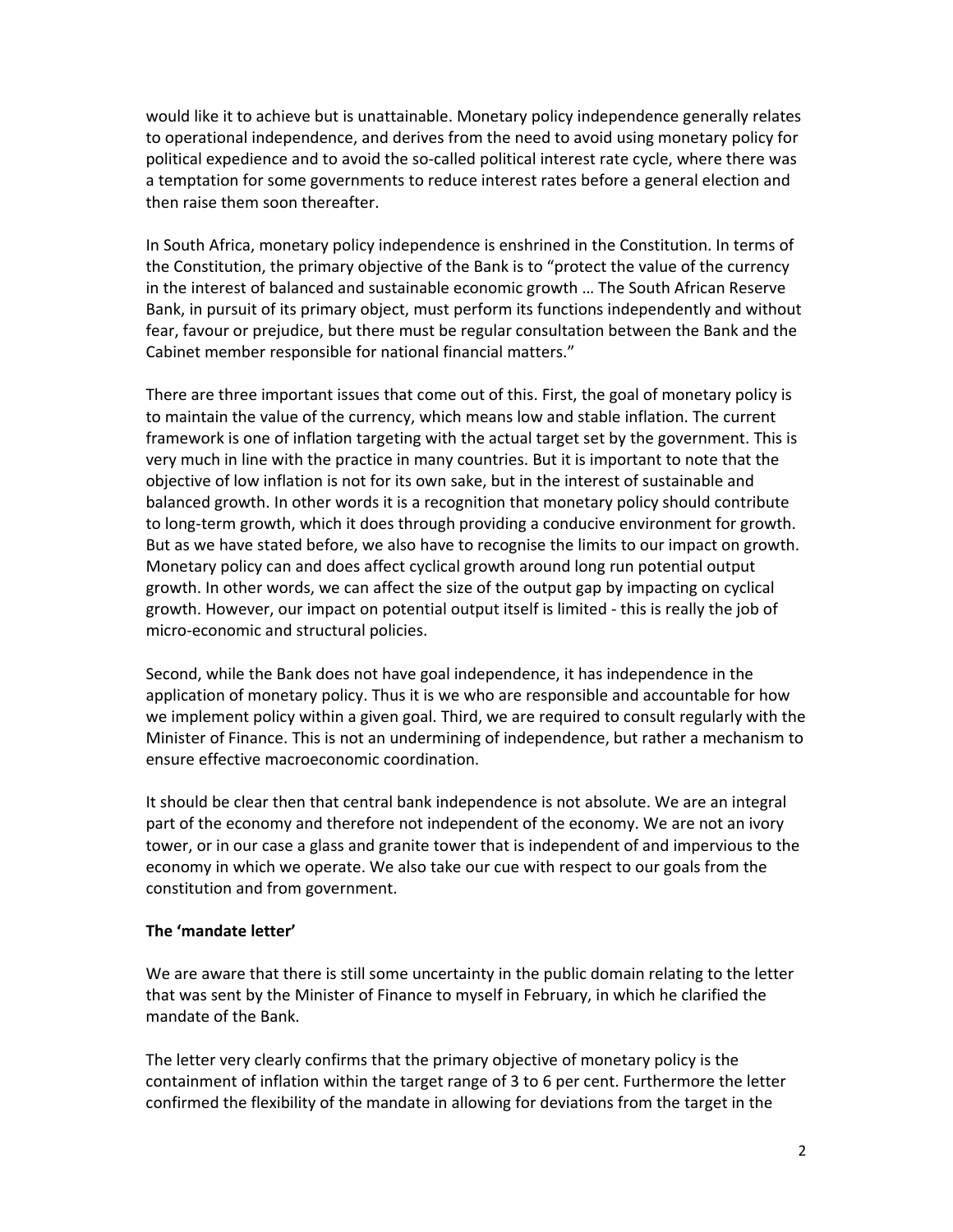event of exogenous shocks, and the need to avoid unnecessary instability in output and interest rates under such circumstances. This is the essence of flexible inflation targeting.

At the same time it is stated that in taking monetary policy decisions, we should have due regard to the factors that might impact on the attainment of balanced and sustainable growth. These factors include the output gap, credit extension and asset bubbles, employment and other labour market developments and the stability and competitiveness of the exchange rate. These factors are not only taken into account with respect to their impact on inflation, but our actions have also been affected by a concern for the impact of our actions on these variables. A number of studies have borne this out, including a 2007 paper by Ortiz and Sturzenegger in which the reaction rule of the Bank was estimated and found to be in line with those estimated for a number of advanced economies. The study showed that compared to emerging markets, South African monetary policy has been more stable, with a more consistent anti-inflation bias but with a somewhat larger weight on output, although a low weight on the exchange rate.

There is nothing in the mandate letter that we feel undermines our independence with respect to monetary policy implementation. There was however an additional aspect to the letter which is often overlooked. That is the additional specific mandate for financial stability that was given to the Bank. Although the role of financial stability is generally implicit in the mandates of central banks, it is often not explicit. The financial crisis underlined the importance of clarifying the roles of the different institutions in the economy with respect not only to normal microprudential regulation and supervision of the banking sector, but also to broader macroprudential oversight. The central role of the Bank in this respect was reaffirmed in the recent Medium Term Budget Policy Statement. A great deal of work is currently under way in various international fora to get a deeper appreciation of what macroprudential oversight actually entails, and the organisational structures and legal framework that needs to be in place.

# **Monetary policy and the New Growth Path.**

Government's new growth path was published recently and places employment creation at the centre of government's strategic focus. Given the high rate of unemployment in the economy, this is as it should be. While I would not want to comment on the detail of the plan, it would be appropriate for me to say a few words about the proposals that affect the Bank directly. But before doing so, I wish to emphasise an aspect that came through strongly in the Growth Path proposals: that is, the need for policy cohesion and coordination. Apart from the need for common purpose, different elements of policy can only work effectively if there is an appropriate policy mix, and if the different policies are coordinated. Policy consistency, coordination and sequencing are essential requisites for policy success. The macroeconomic proposals outlined in the new growth path should be seen in this context.

According to the New Growth Path, the macroeconomic stance will be guided by "a looser monetary policy and a more restrictive fiscal policy backed by microeconomic measures to contain inflationary pressures and enhance competitiveness … The monetary policy stance **will continue to target low and stable inflation** but will do more to support a more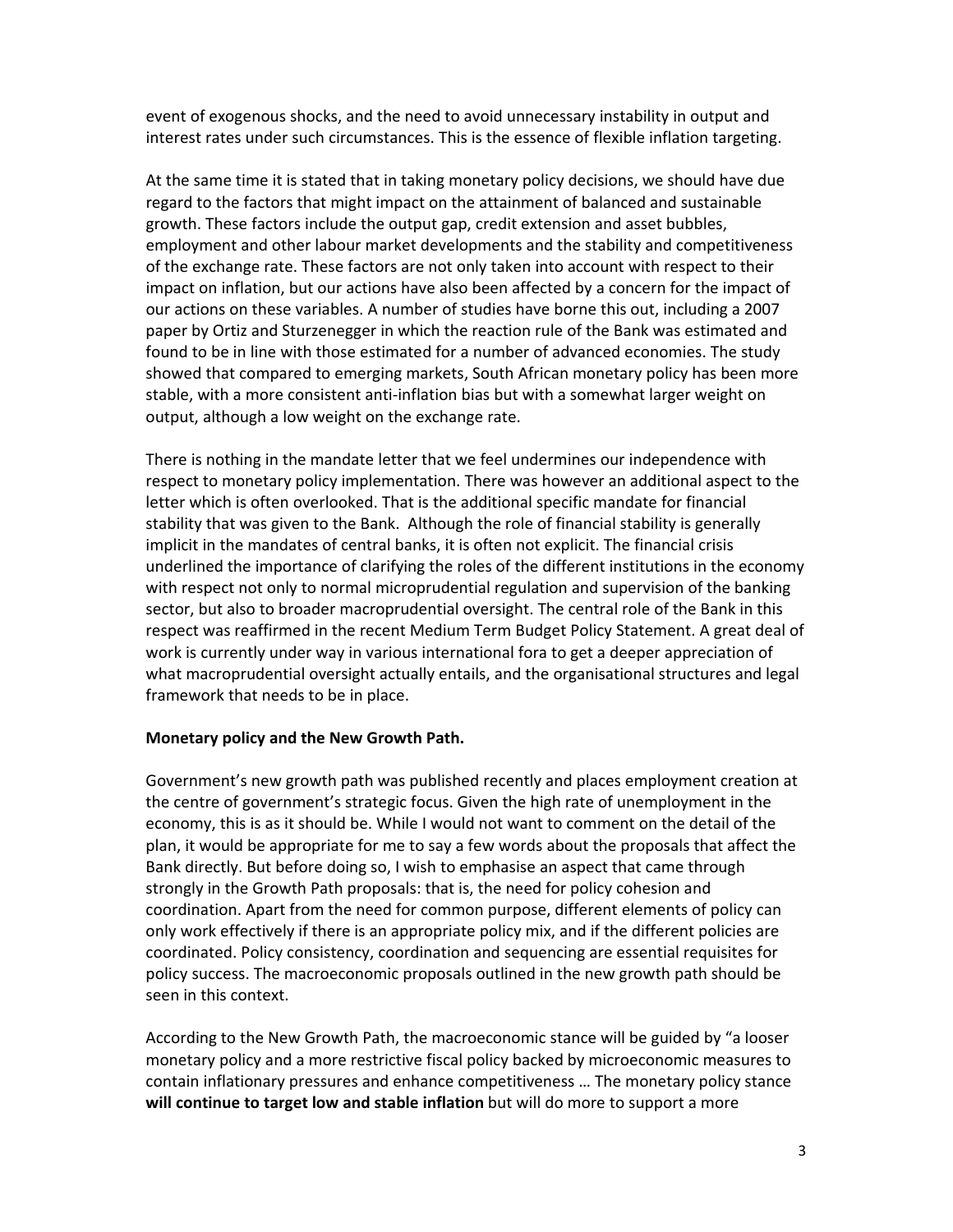competitive exchange rate and reduced investment costs through lower real interest rates. This will be accompanied by measures … to contain inflationary pressures and enhance competitiveness". These latter measures include more effective competition policies, and a review of administered prices to ensure that their increases are not higher than inflation unless there are compelling reasons. Furthermore, the proposals include a social accord to moderate or cap wage and salary increases.

Our interpretation of this is that the proposals recognise that the Bank's mandate remains the achievement of low and stable inflation. In a low inflation environment, nominal and possibly real interest rates will be lower, and the real exchange rate will be more competitive because our prices and wages will not be increasing relative to those of our competitor countries.

Monetary policy actions are guided to a large extent by the pressures that are being placed on inflation. For a long time we have noted that the main risks to the inflation outlook are administered price increases, many of which are significantly above inflation, as well as wage increases that are unrelated to inflation and productivity increases. The lack of competition in some sectors of the economy has also been identified as a constraint to price-setting that is more responsive to domestic demand conditions, and therefore more responsive to changes in the monetary policy stance. Improvements in these areas can help to reduce inflation and create the space for a more accommodative monetary policy stance.

The same is true for a tighter fiscal policy. There is a clear theoretical rationale for a tight fiscal policy and loose monetary policy mix, and this was at the heart of the macro-economic proposals of the Harvard-led international panel in 2007.

Theoretically, lower interest rates will allow for a weaker exchange rate because of the narrowing of interest rate differentials which make it less attractive for foreigners to buy interest-bearing securities. But because of the inflationary impacts of the low interest rates and the weaker currency, fiscal policy needs to compensate for this by reducing expenditure and providing the additional policy instrument.

At this stage further work needs to be done to determine the degree to which fiscal policy needs to be tightened in order to support monetary policy in this way. It is also not clear that fiscal policy has the flexibility to take over the role of monetary policy as an antiinflationary policy on a cyclical basis. Discretionary changes to the fiscal policy stance take time to implement, unlike in the case of monetary policy.

The current fiscal policy stance is tighter than it was at the height of the crisis, but the estimated structural deficit of around 4 per cent represents a much looser stance than was the case during 2000-2008 when it was generally well below 2 per cent . Similarly, real interest rates are currently much lower than was the case over the past years. The long term real repurchase rate has averaged between 3-3,5 per cent over the past decade. The current real repurchase rate, assuming an expected inflation of around 4,5 per cent, is equivalent to 1 per cent. Should inflation surprise on the upside, this real rate would decline as well.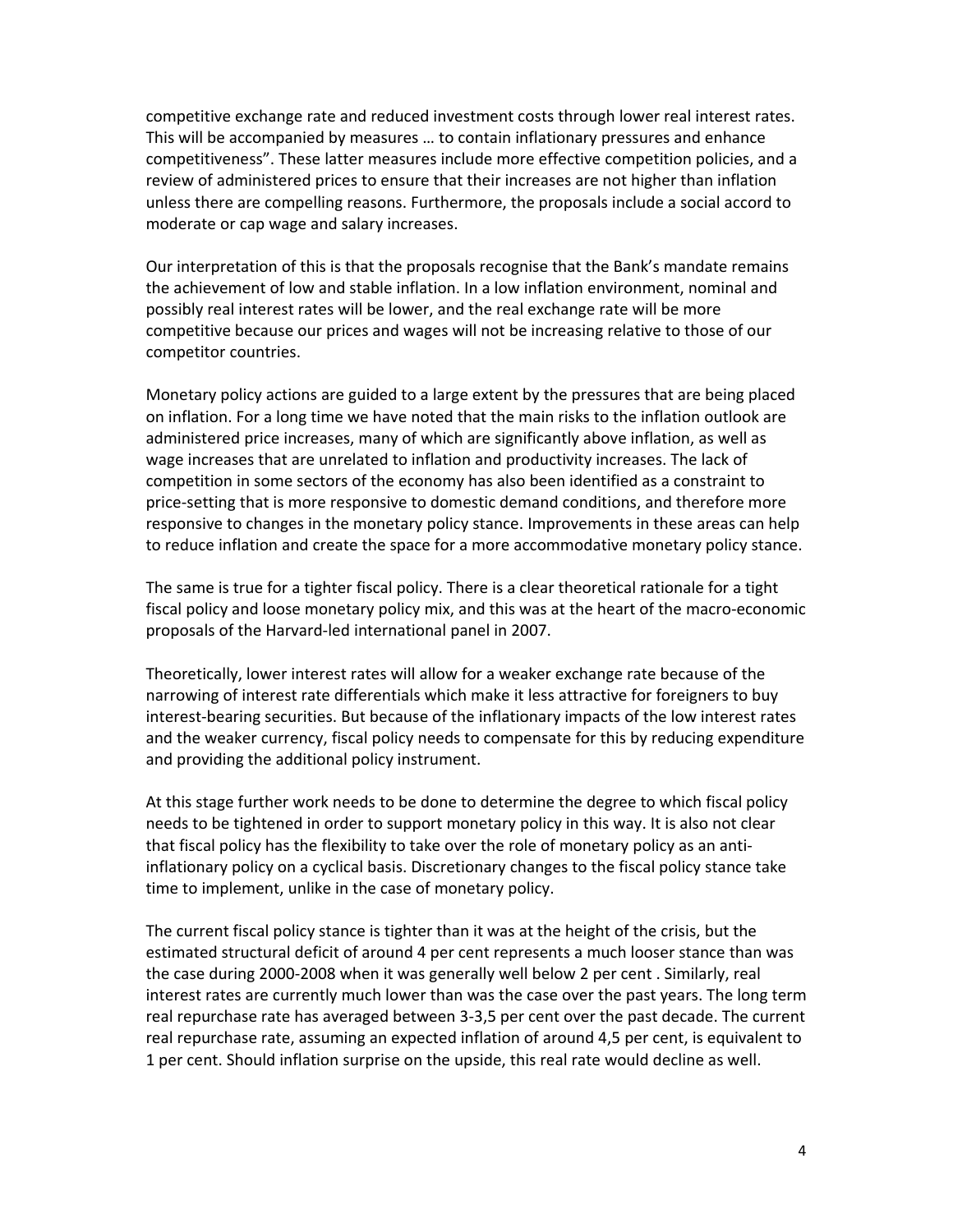This suggests that currently both fiscal and monetary policies are relatively loose, which in our view is appropriate for the current state of the economy and the low global real interest rate environment. However, should the economy, particularly domestic expenditure, start to pick up significantly, this mix would have to be changed.

We must also not forget the issue of sequencing and coordination. Some of these proposals may take some time to implement and to be effective. Monetary policy cannot be loosened in advance of these other reforms unless there is a clear notion of the extent of fiscal tightening and certainty about the time horizon over which microeconomic reforms can be effectively implemented and achieve results.

In the absence of such coordination, excessively low real interest rates will not necessarily bring about increased investment. They are more likely to result in higher inflation and consequently higher long term interest rates, which will impact negatively on the cost of government borrowing and the cost of capital. Under such circumstances, real long term interest rates are likely to rise even further because of a possible increase in the risk premium.

The proposals as set out, *if successful*, will help to contain inflationary pressures and thereby give an additional degree of freedom to monetary policy and allow for the 'looser' monetary policy stance that is proposed. Such a stance of monetary policy would in fact follow automatically under such circumstances, particularly under conditions of weak domestic demand.

The Bank's view therefore is that the independence of monetary policy is not undermined in the New Growth Path proposals. Our mandate remains the attainment of low and stable inflation, and to the extent that other policies and micro-economic interventions are supportive, we will have greater flexibility in the conduct of monetary policy.

However, as I indicated above, we have to be realistic about what monetary policy can achieve in solving an unemployment problem that is essentially structural in nature.

Part of the rationale for the monetary policy proposals were to deal with the strong exchange rate. The New Growth Plan recognises that intervention in the foreign exchange market is not a simple solution as intervention is expensive and not necessarily effective. Nevertheless further intervention is not ruled out and is consistent with the Bank's activities in the foreign exchange market.

However we must bear in mind that competitiveness of the currency refers to the real exchange rate i.e. the nominal exchange rate that is adjusted for relative inflation rates. Achieving a more depreciated nominal exchange rate will not help with competitiveness if it is simply offset by higher inflation. Therefore the need for low and stable inflation cannot be overemphasised, and this is apart from the adverse effects that inflation has on the poor in particular.

In advocating the macroeconomic policy mix of tight fiscal policy and loose monetary policy, there is an underlying assumption that the main determinant of the exchange rate is the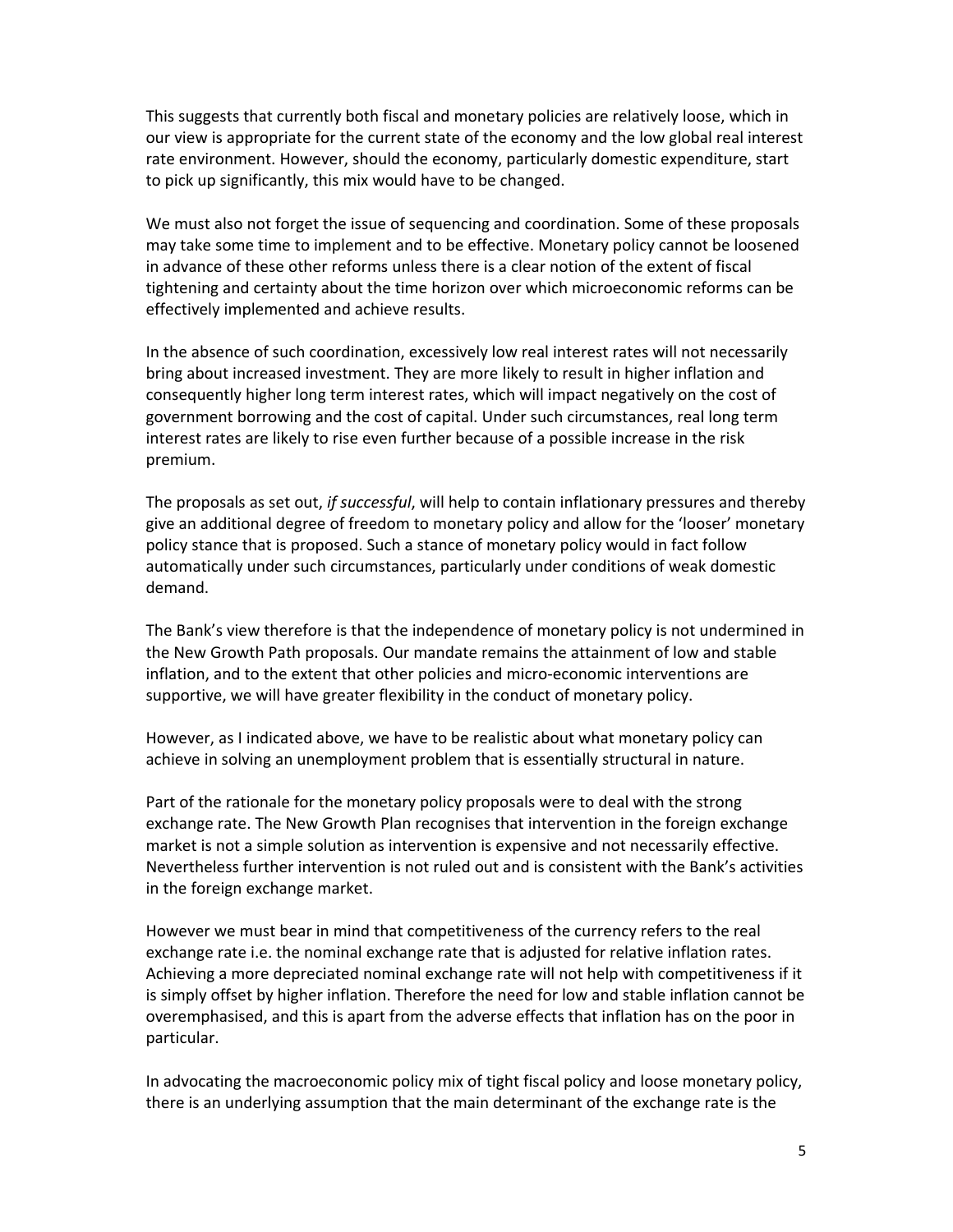interest rate differential, and that lower domestic interest rates will reduce interestsensitive capital flows. However, experience has shown us that reality is not so simple. There have been periods in the past, and this was true for much of the 2000s, when capital inflows were dominated by flows into the equity markets. In other words, capital was attracted by growth prospects rather than interest rate yield differentials. To the extent that lower interest rates improve the growth outlook, the decline in interest-sensitive inflows may be more than offset by flows into the equity market or to direct investment.

Finally, I should emphasise that while the proposals may have an internal economic logic, the reality may be far more complicated. In particular, it is not always possible to achieve the goals of low and stable inflation, a competitive exchange rate and low real interest rates simultaneously. There are unfortunately times when conflicts between these objectives will arise, and the bank should be in a position to act independently, in line with its constitutional mandate, when such a situation arises.

### **Recent Monetary Policy**

The past year was a challenging one for the conduct of monetary policy. At the beginning of the year, the view that policy normalisation in the advanced economies would begin by the middle of the year implied an expected moderation of capital flows to emerging markets during the year. Domestic growth was also expected to be positively affected by the improved global environment. At that stage, when the repurchase rate was still at 7 per cent, the exchange rate was at around R7,60 against the dollar and inflation expected to average just under 6 per cent over the year. It was also our view that we had possibly reached the bottom of the interest rate cycle. The interpretation of the high frequency data at that time was also complicated by the distortions created by the World Cup.

As the year progressed, it became increasingly apparent that the monetary policy environment in the advanced economies was likely to remain highly accommodative for longer, and this view was reinforced by the emerging sovereign debt crisis in Europe. This had implications for the rand exchange rate and its expected future path, as well as for the outlook for domestic inflation. Domestic growth was also expected to be negatively affected by these events. As a result, our inflation forecast was progressively revised downwards. For example, at the March meeting, the expected low point for inflation in the third quarter of 2010 was 4,9 per cent. By the September meeting this had been revised down to 3,7 per cent.

Furthermore, and of greater significance, the longer term expected trend of inflation was also revised downward to the extent that the entire expected inflation trajectory over the forecast period was seen to be comfortably within the inflation target range. The forecast in November 2010 indicated that inflation was expected to be 4,8 per cent at the end of the forecast period in the final quarter of 2012.

Against the backdrop of relatively weak domestic demand, we felt that there was room for further monetary accommodation to help stimulate the economy without jeopardising the inflation target. If inflation is, or is expected to remain within the target, monetary policy